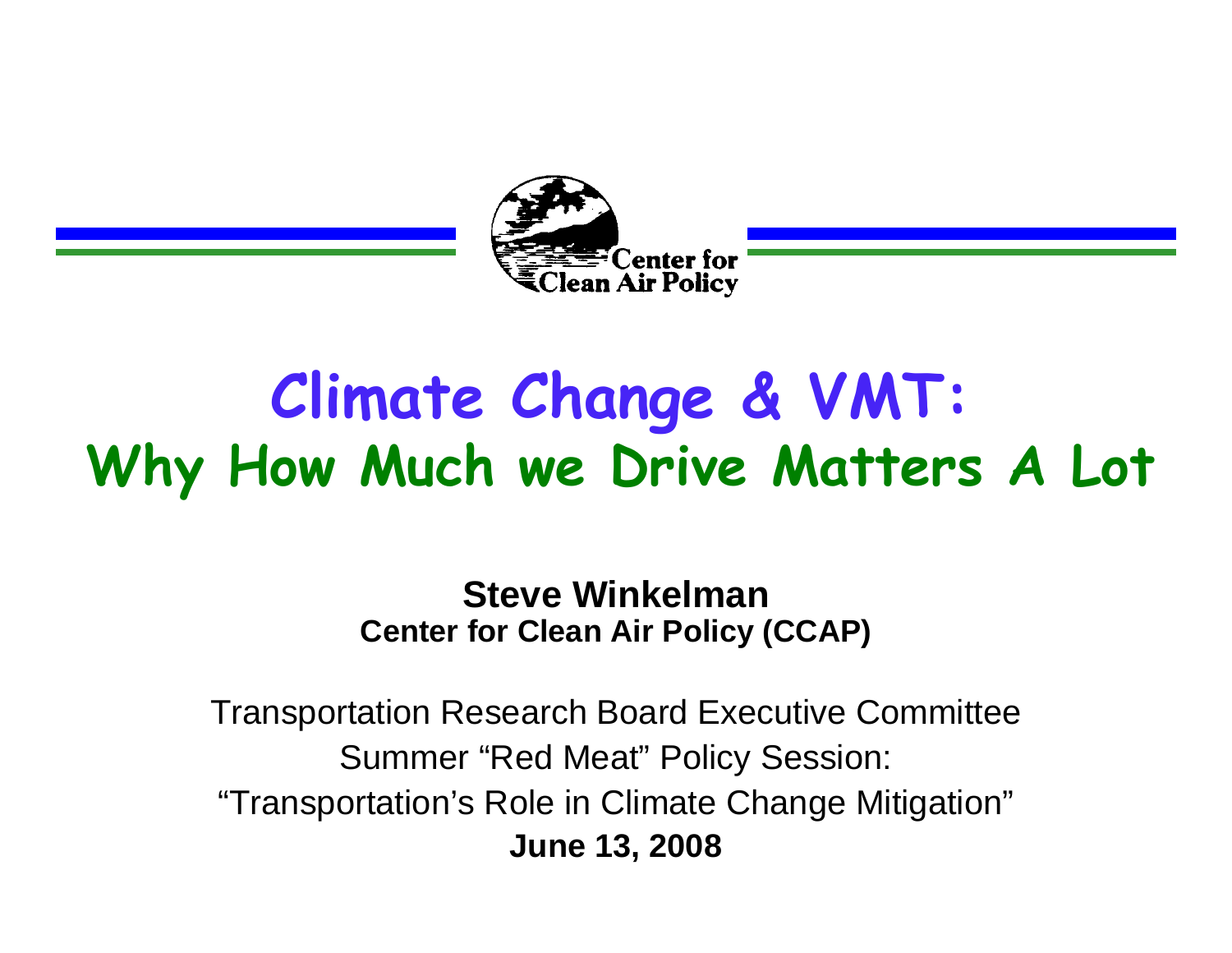

#### Center for Clean Air Policy Dialogue. Insight. Solutions.

- Develop/implement state climate plans: **CA**, CT, NY...
- **US Climate Policy Initiative**
- **Smart Growth and Climate Change** 
	- » CCAP Transportation Emissions Guidebook
	- » **VMT and Climate Policy Dialogue**
		- AASHTO, state DOTs, MPOs, CARB, FHWA, EPA, NGOs…
- **Urban Leaders Adaptation Initiative** 
	- » "Ask the Climate Question": Chicago, King County, LA, Miami, Milwaukee, Nassau, Phoenix, San Fran, Toronto
- **European Climate Policy Dialogue**
- **Future Actions Dialogue with climate negotiators**
- **GHG policy projects in China, Mexico, Brazil, India**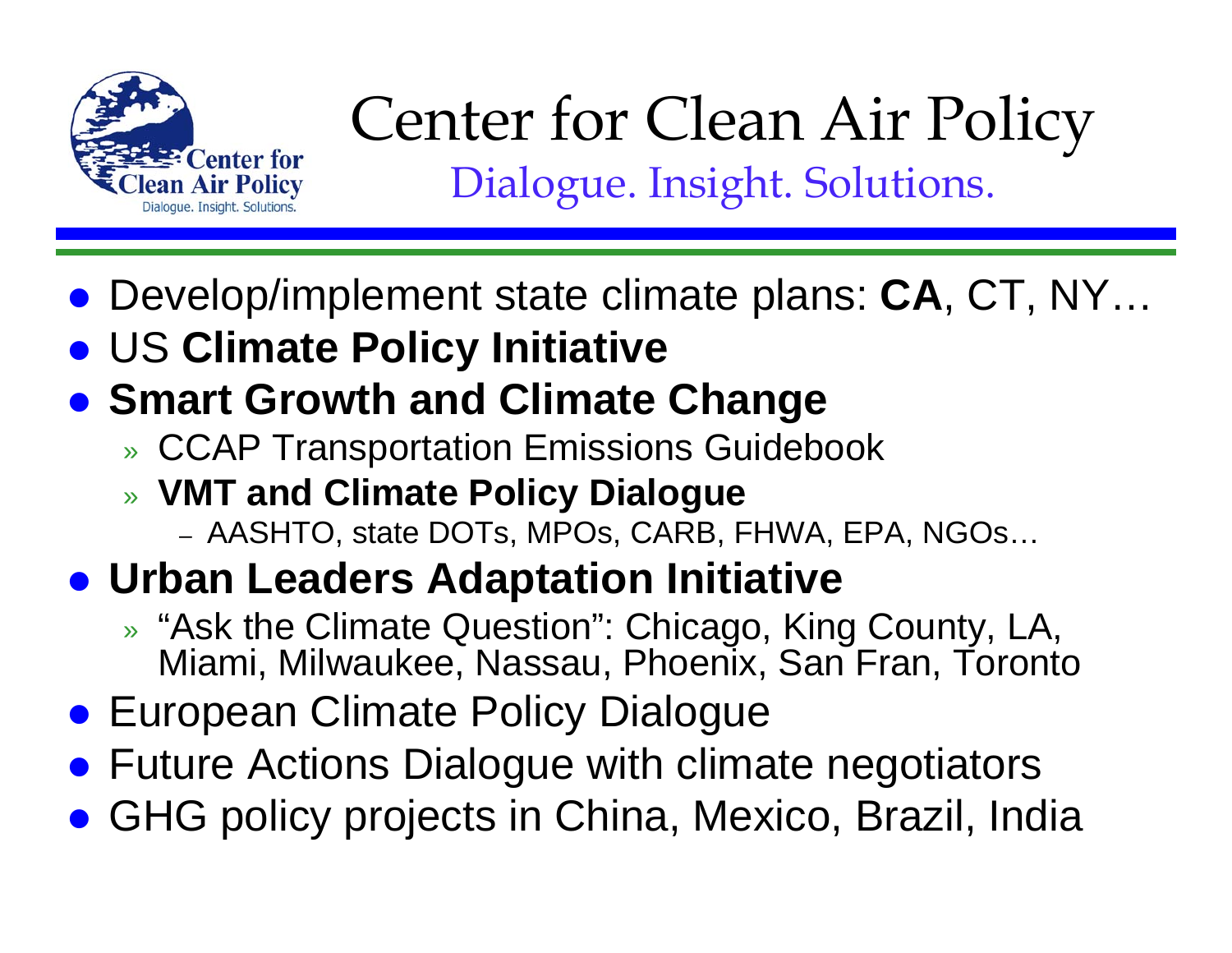## Climate Change Context

- IPCC: Likely warming: 1.1°C to 6.4°C by 2100
- $\bullet$ Emerging consensus: limit warming to 2°C to 3°C
- $\bullet$ US must cut GHGs 60-80% below 1990 levels by 2050
- $\bullet$ Delayed action means higher risks and costs
- $\bullet$ Transportation about 1/3 of US CO2 emissions
- $\bullet$  Three choices:
	- 1. Proportional reductions in all sectors
	- 2. Fewer cuts in some sectors, compensate in others
	- 3. Fail to meet GHG targets

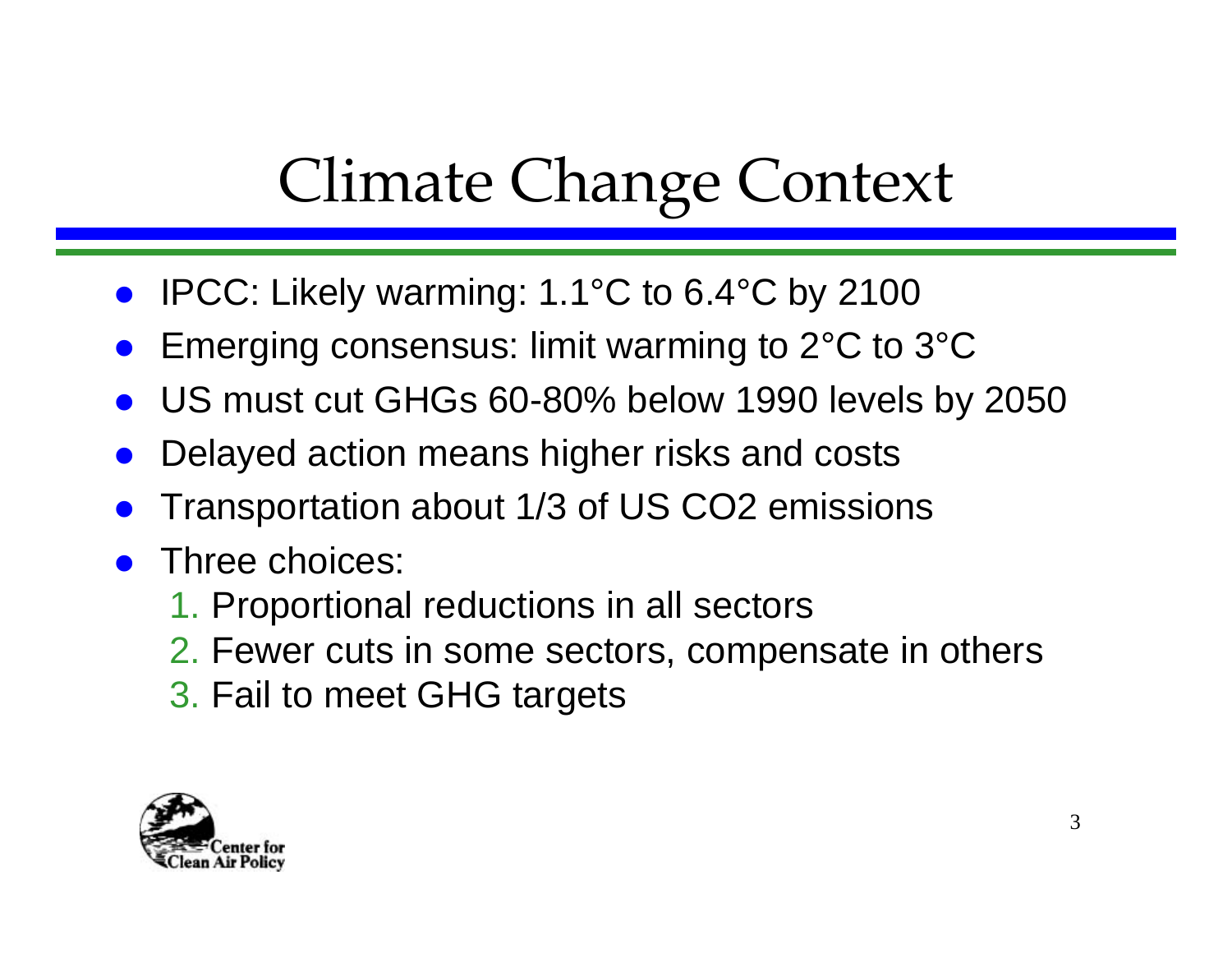

lean Air Policy

1/3 of US CO2 emissions & growing fast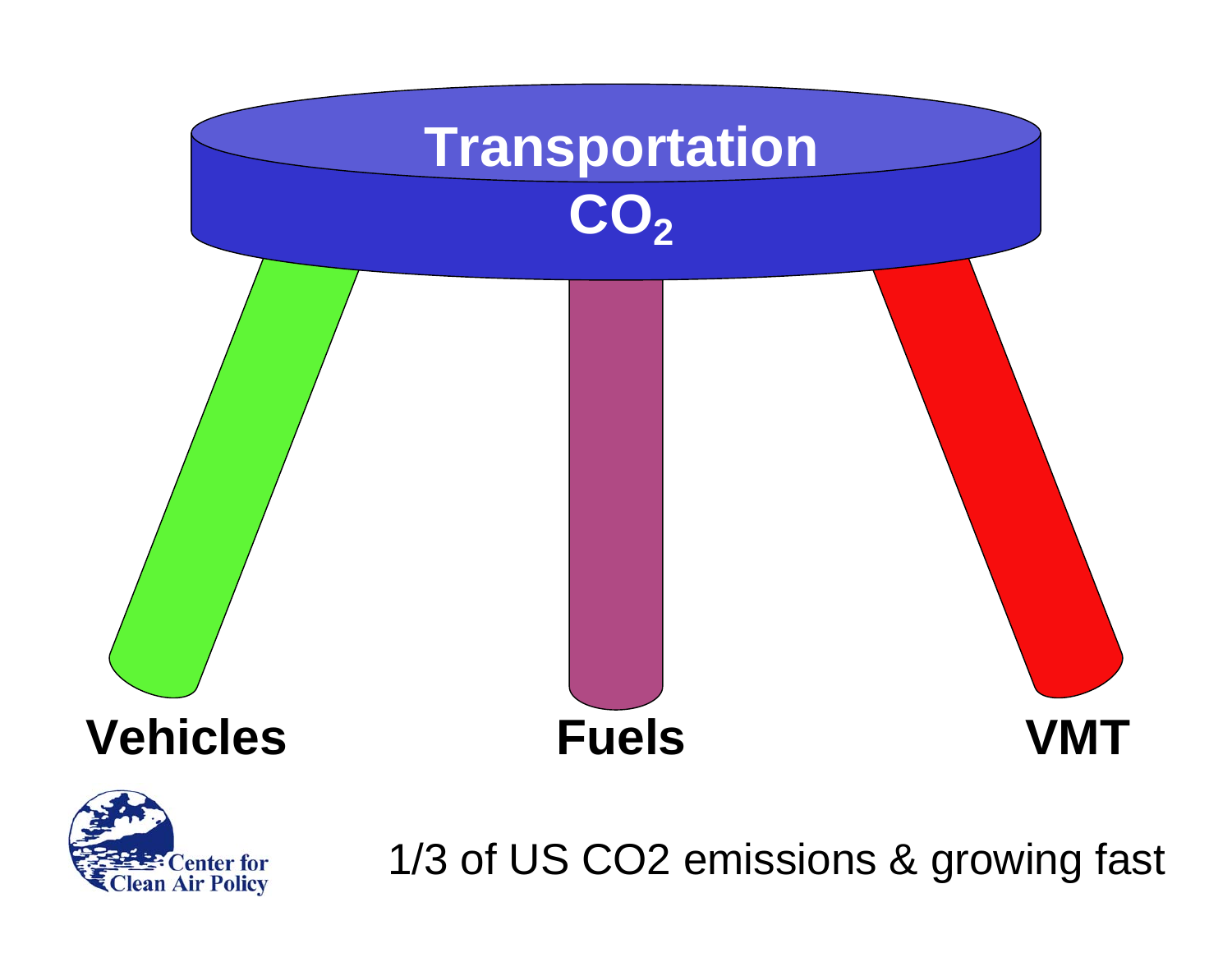#### 2005 CO2 Levels are 25% above 1990 levels (1990 levels are 20% < 2005 levels)

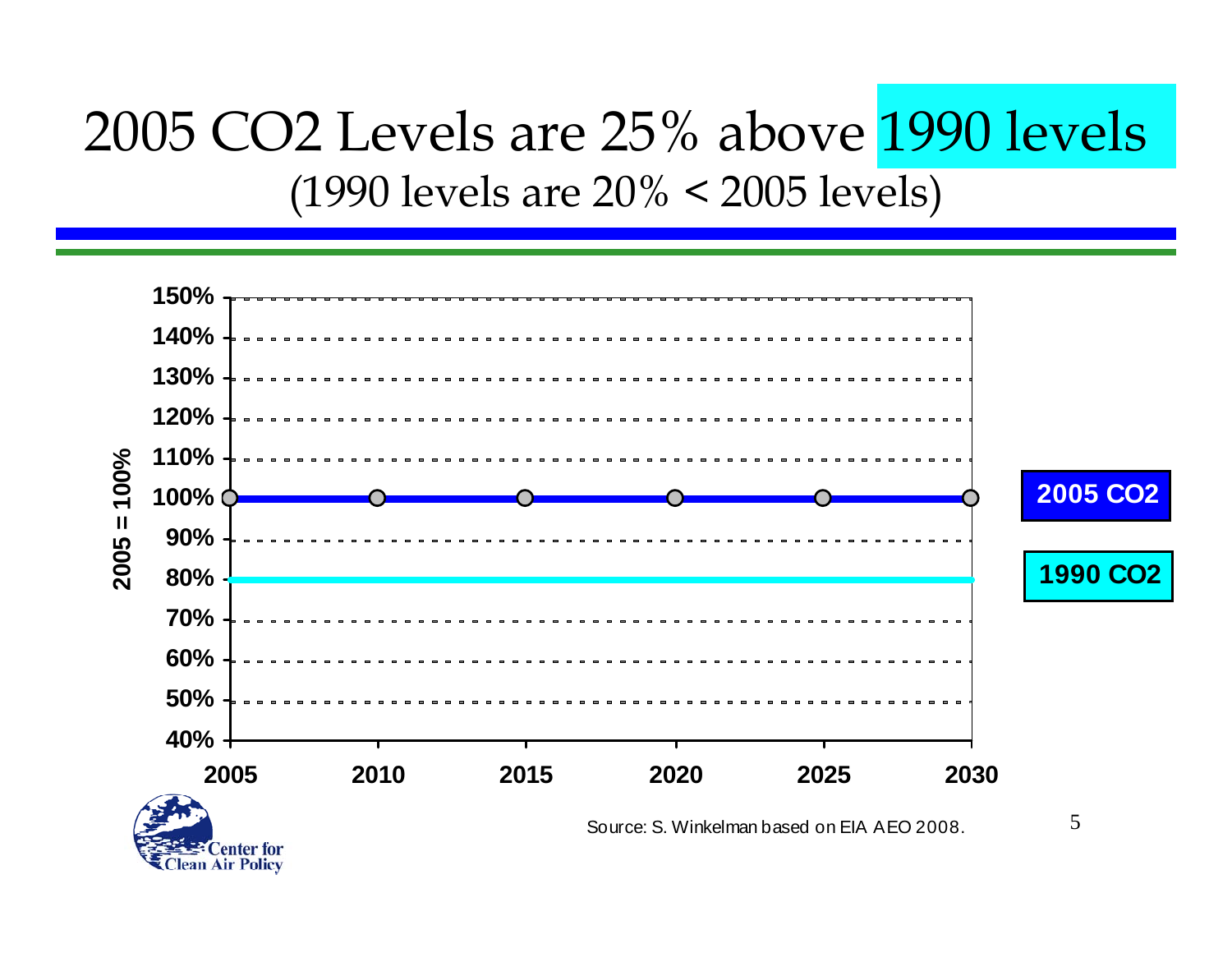## **CO2 Targets**: 60-80% < 1990 in 2050 <sup>≈</sup>33% < 1990 in 2030: **30 by '30**



**Center for** lean Air Policy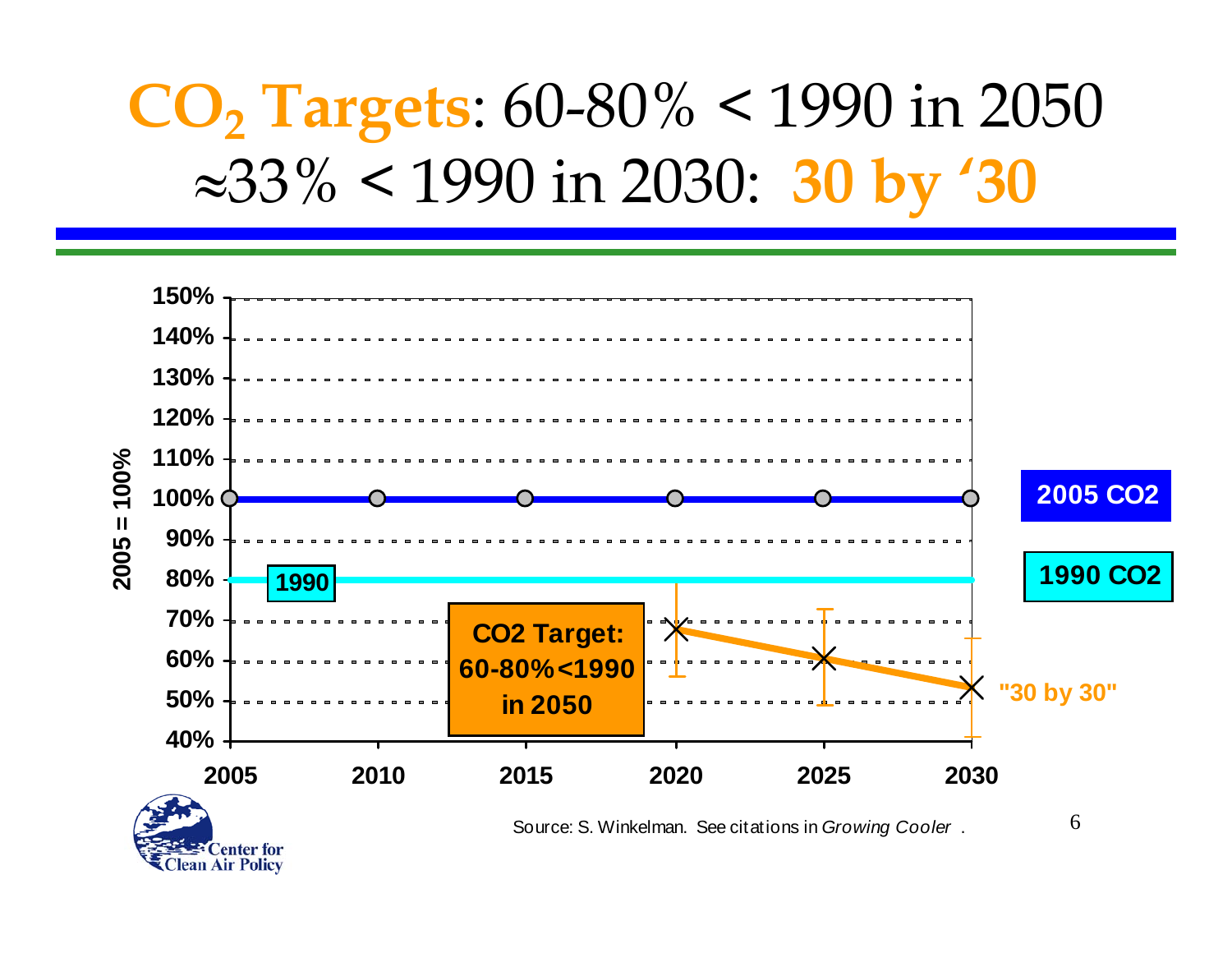## CAFE: 35 MPG new vehicles in 2020. 2030 CO2 is 11% < 1990 levels

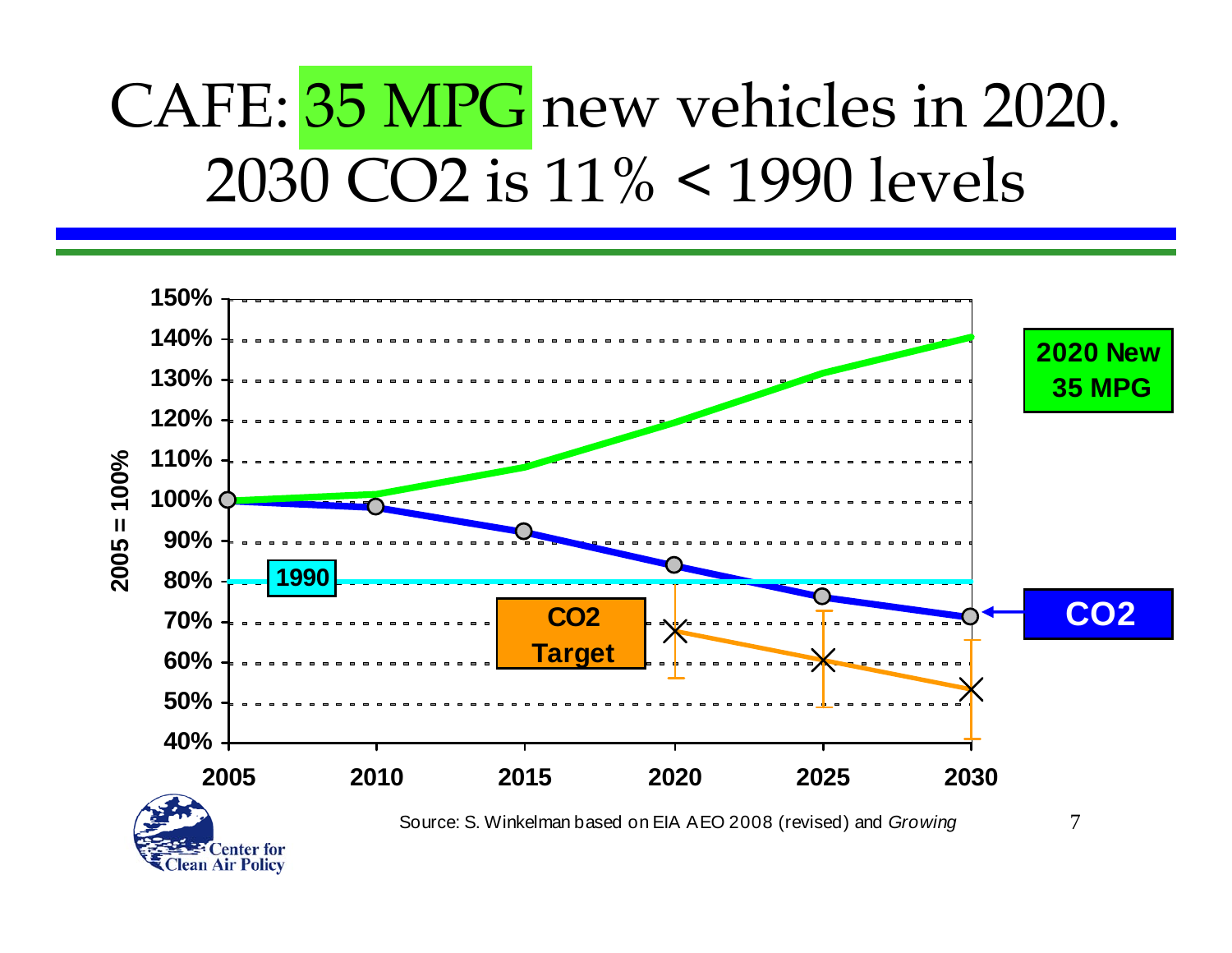## **Energy Bill**: CAFE & -10% Fuel GHG by 2025. 2030 CO2 is 20% < 1990



**Center for** lean Air Policy Source: S. Winkelman, based on EIA, HR6 and *Growing Cooler* .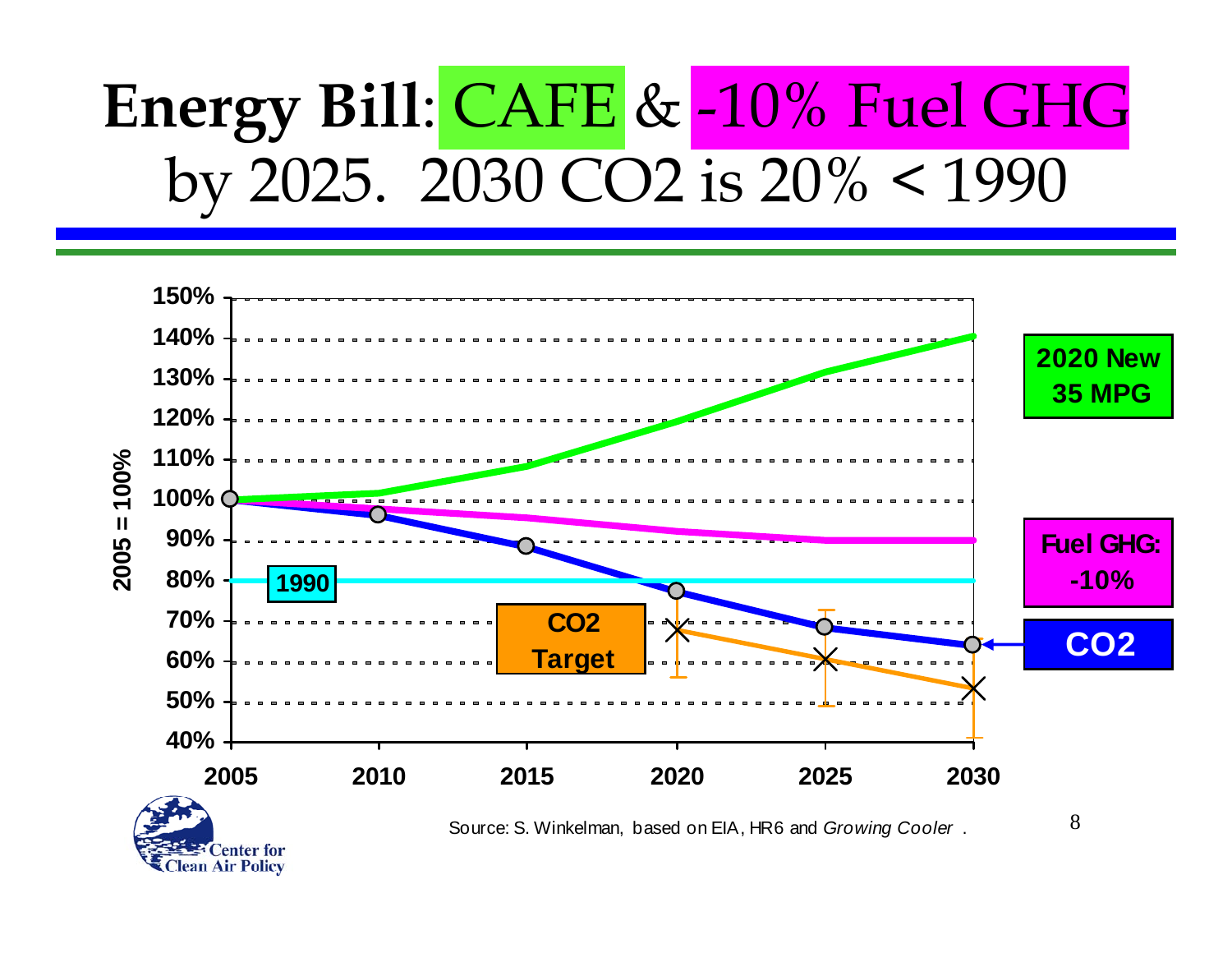## **VMT** Growth to Wipe Out Energy Bill Savings: 2030 CO2 is 21% above 1990

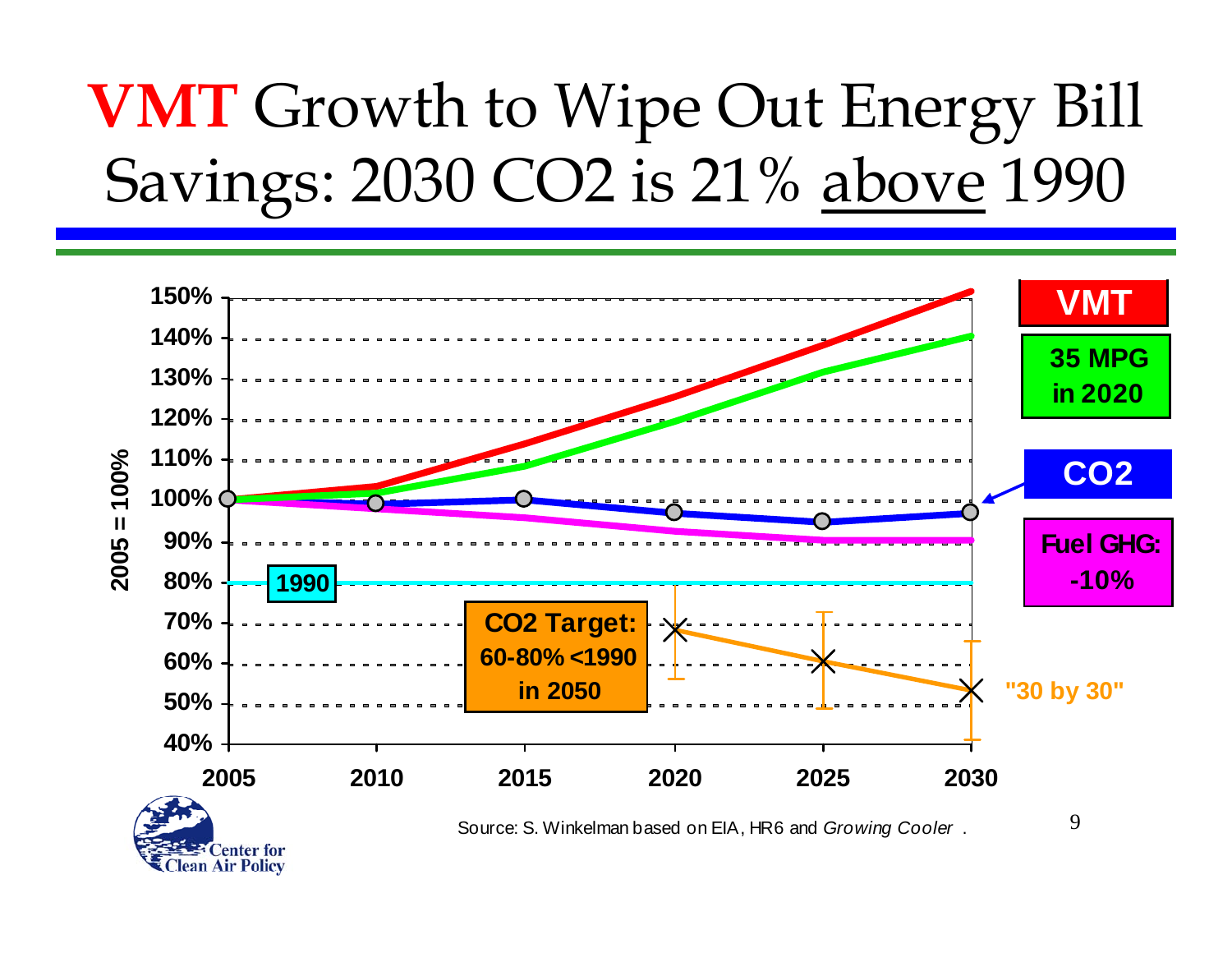# Aggressive Case: 50 mpg in 2030 & -20% Fuel GHG. CO2 is 4% < 1990



**Center for** ean Air Policy Source: S. Winkelman based on AEO 2008 , HR6, stock model calculations and sources cited in *Growing Cooler* . 10

**CA, China**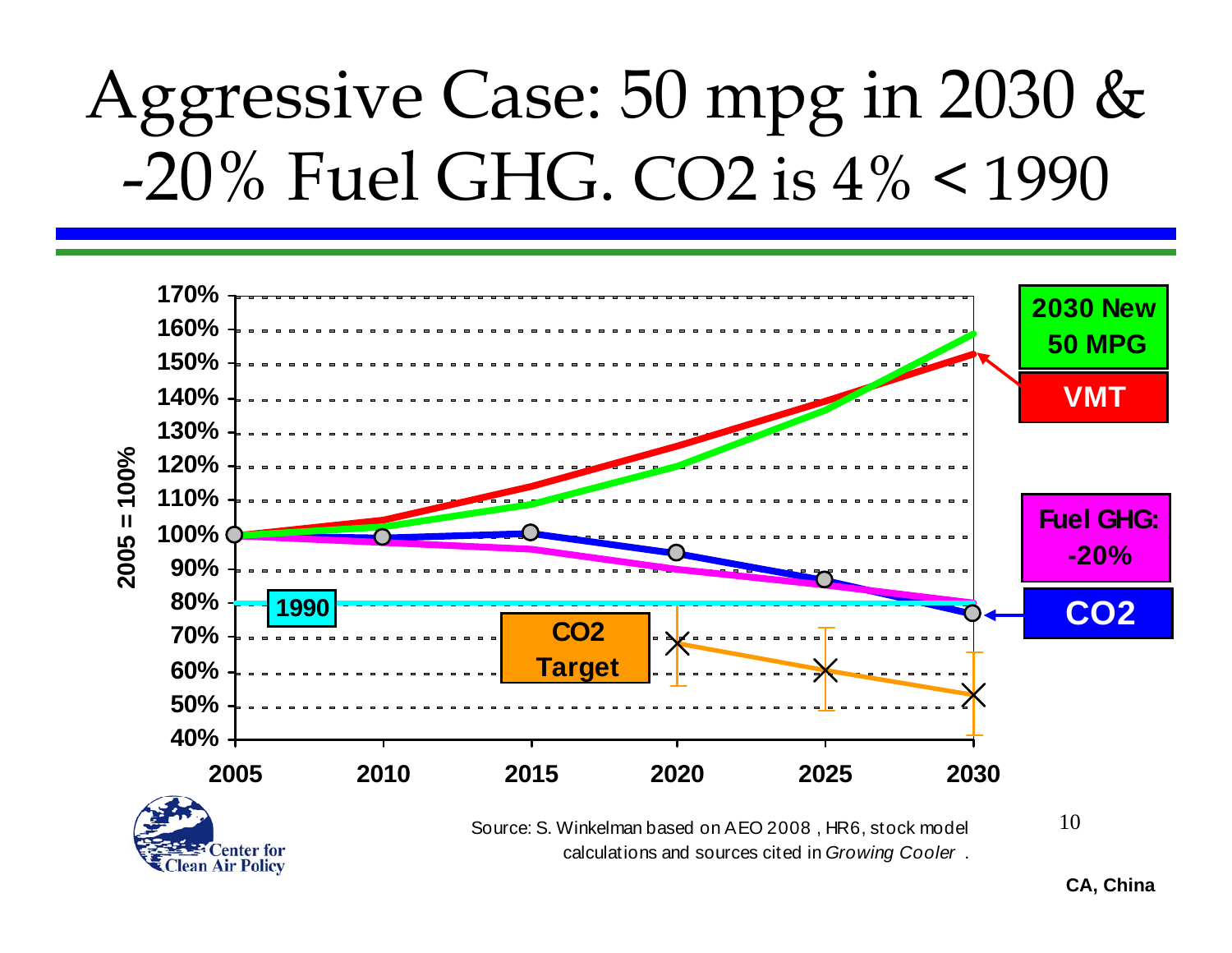

By how much can we slow VMT growth?

Ewing, Bartholomew, Winkelman, Walters & Chen (ULI 2008)

If 60% of new growth is compact:

- **4% national VMT reduction by 2030 (from trend)**
- Half the CO2 savings of 35 MPG CAFE
	- » 80 MMTCO2 in 2030
	- » \$260 billion fuel cost savings through 2030
- **Just from land use** excludes pricing, other
- Up to **38%** with comprehensive policy set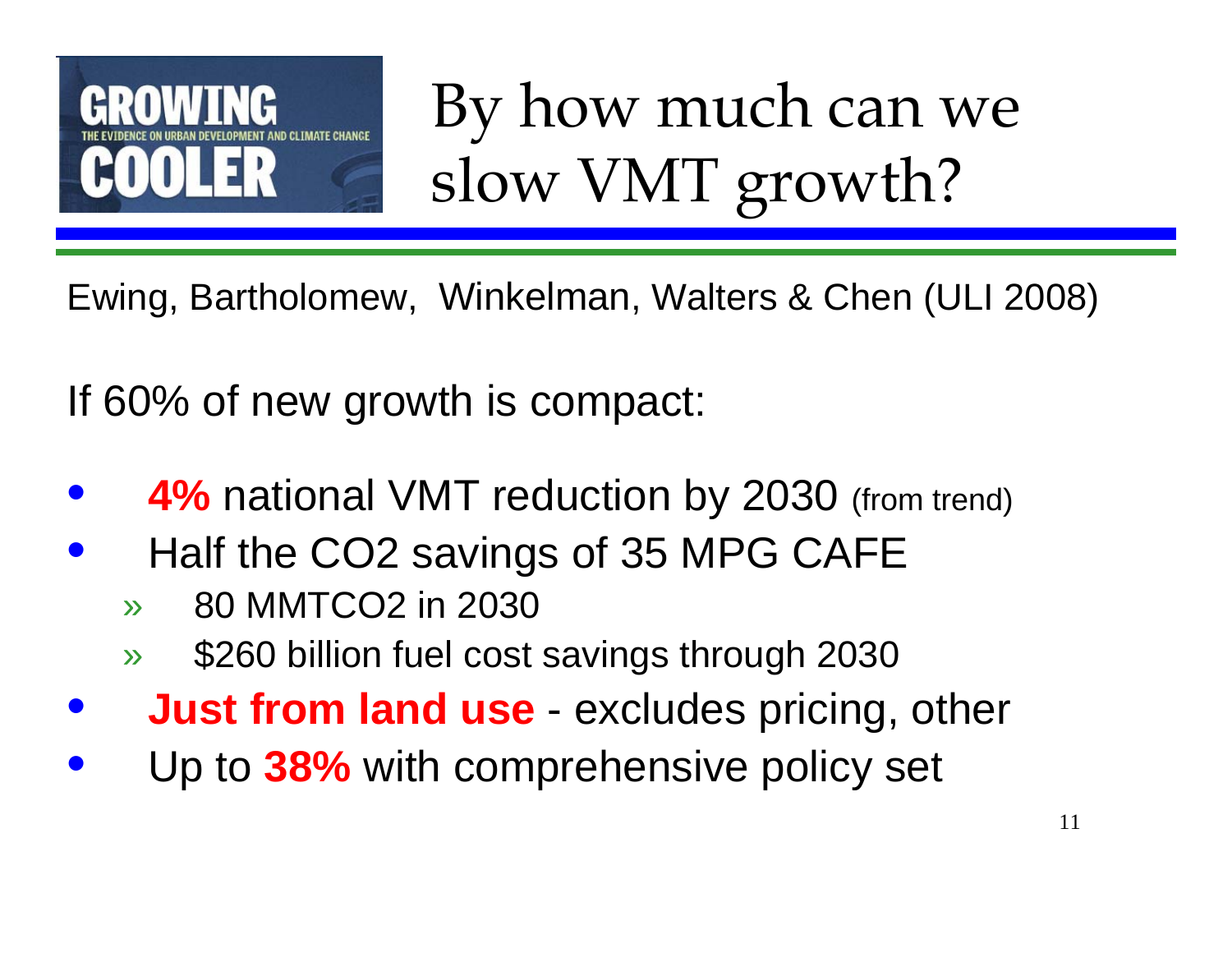By how much can we slow VMT growth? (continued)

• "Moving Cooler" (ULI) Cambridge Systematics (Bill Cowart)

» **18- 21%** reduction in VMT growth by 2030

– Apply best practices: PAYD insurance, smart growth, transit, parking measures, TDM, bike/walk

#### • AASHTO goal:

- » Cut VMT growth in half: +2 trillion VMT instead of +4T VMT from 2006-2055
- » **23**% reduction in VMT growth in 2030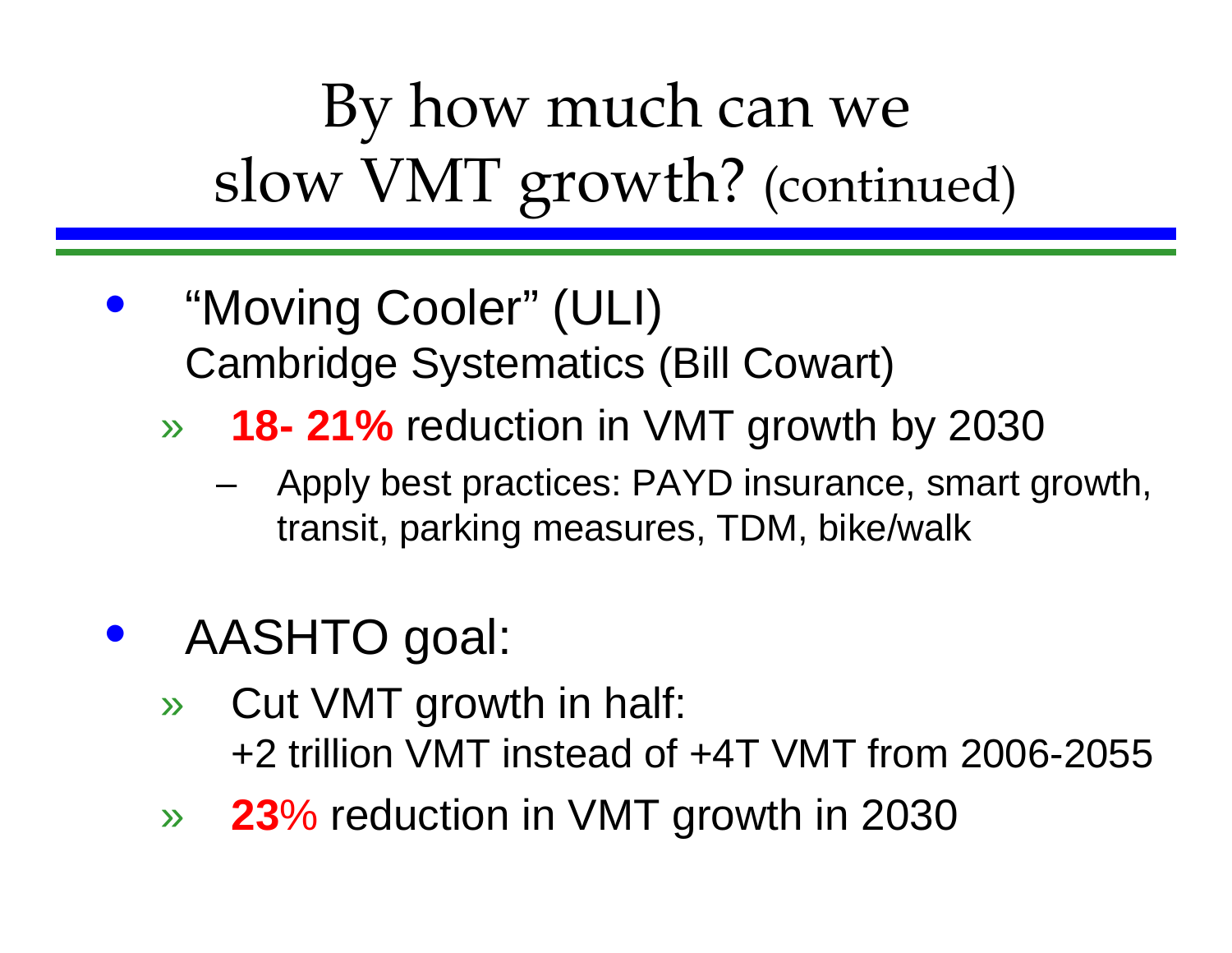### Alternative VMT per Capita Goals (Calculations for Light Duty Vehicles)

|                                      | <b>2030 VMT</b> | 2007 - 2030       | <b>2030 GHG</b>    |
|--------------------------------------|-----------------|-------------------|--------------------|
| <b>Case</b>                          | vs. 2007        | <b>VMT Growth</b> | vs. 1990           |
| a) Current (2007)                    | <b>NA</b>       | <b>NA</b>         | 23%                |
| b) EIA Forecast (AEO 2008)           | 152%            | 1.8%              | 22%                |
|                                      |                 |                   |                    |
| <b>IVMT SCENARIOS*</b>               |                 |                   |                    |
| $\vert$ c) 50mpg CAFE, -20% Fuel GHG | 154%            | 1.9%              | $-4\%$             |
| d) Cut VMT growth in half**          | 126%            | 1.0%              | $-21%$             |
| e) Flat VMT per capita               | 121%            | 0.8%              | $-25%$             |
| f) -10% VMT per capita               | 109%            | 0.4%              | $-32%$             |
| g) -17% VMT per capita               | 100%            | $0.0\%$           | $-38%$             |
| h) -30% VMT per capita               | 85%             | $-0.7%$           | $-47%$             |
|                                      |                 | <b>Target:</b>    | $-20\%$ to $-47\%$ |

\*Note: All scenarios assume 50 mpg CAFE in 2030 and 20% fuel GHG savings \*\* This is AASHTO's sustainability goal.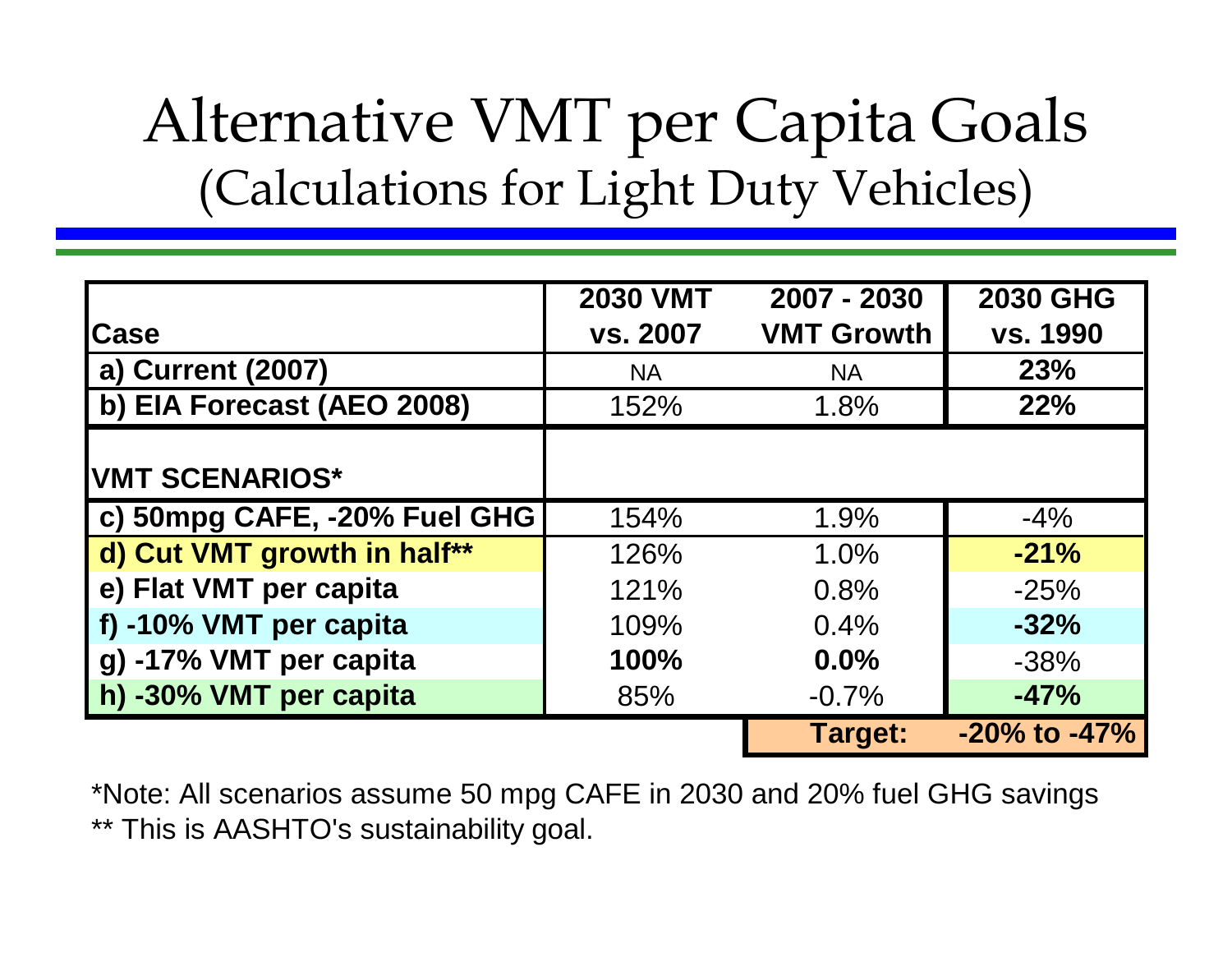# But what's really up with VMT?

# And how do we know?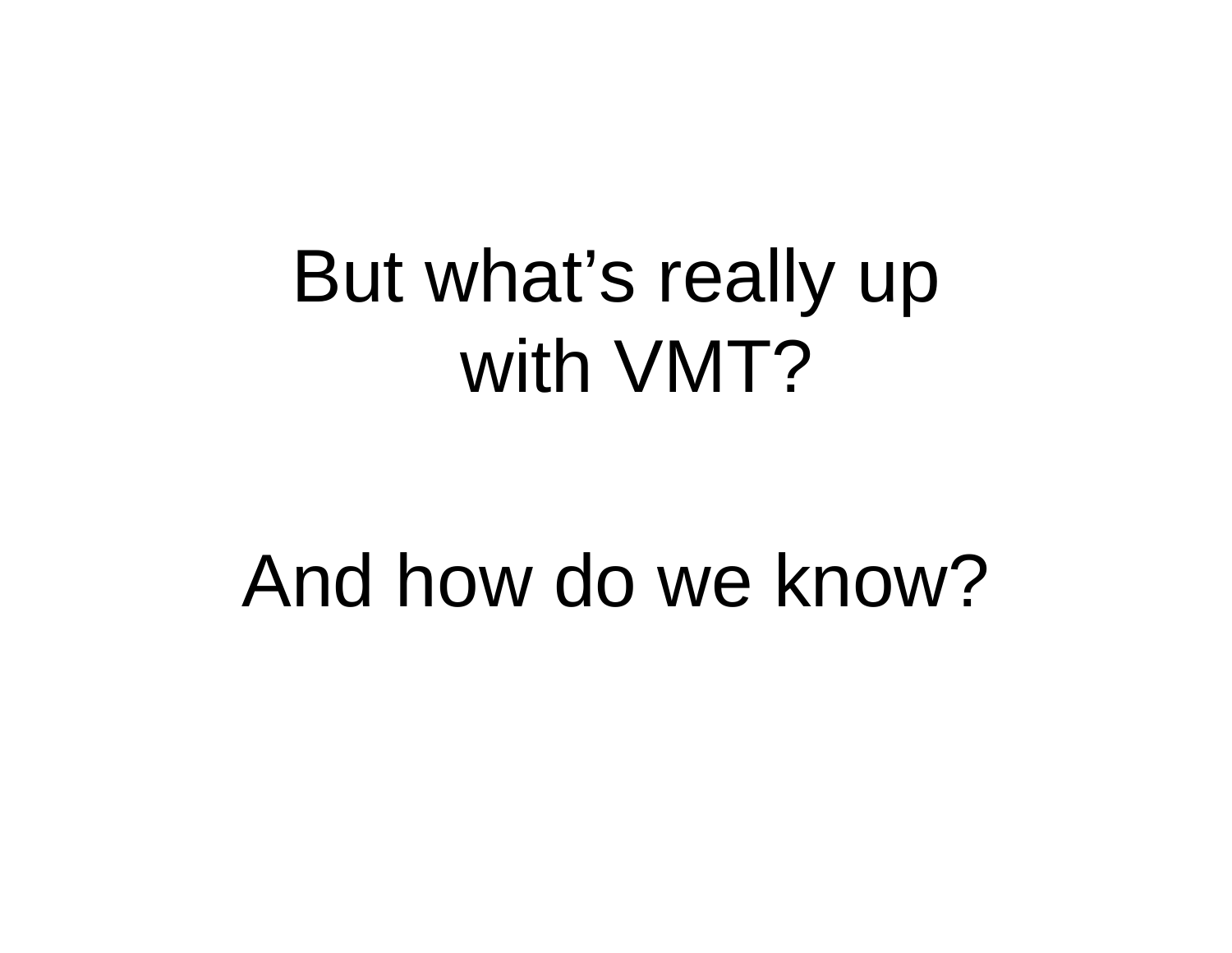# **VMT: Historic (FHWA) and Forecast to 2030 (EIA)**

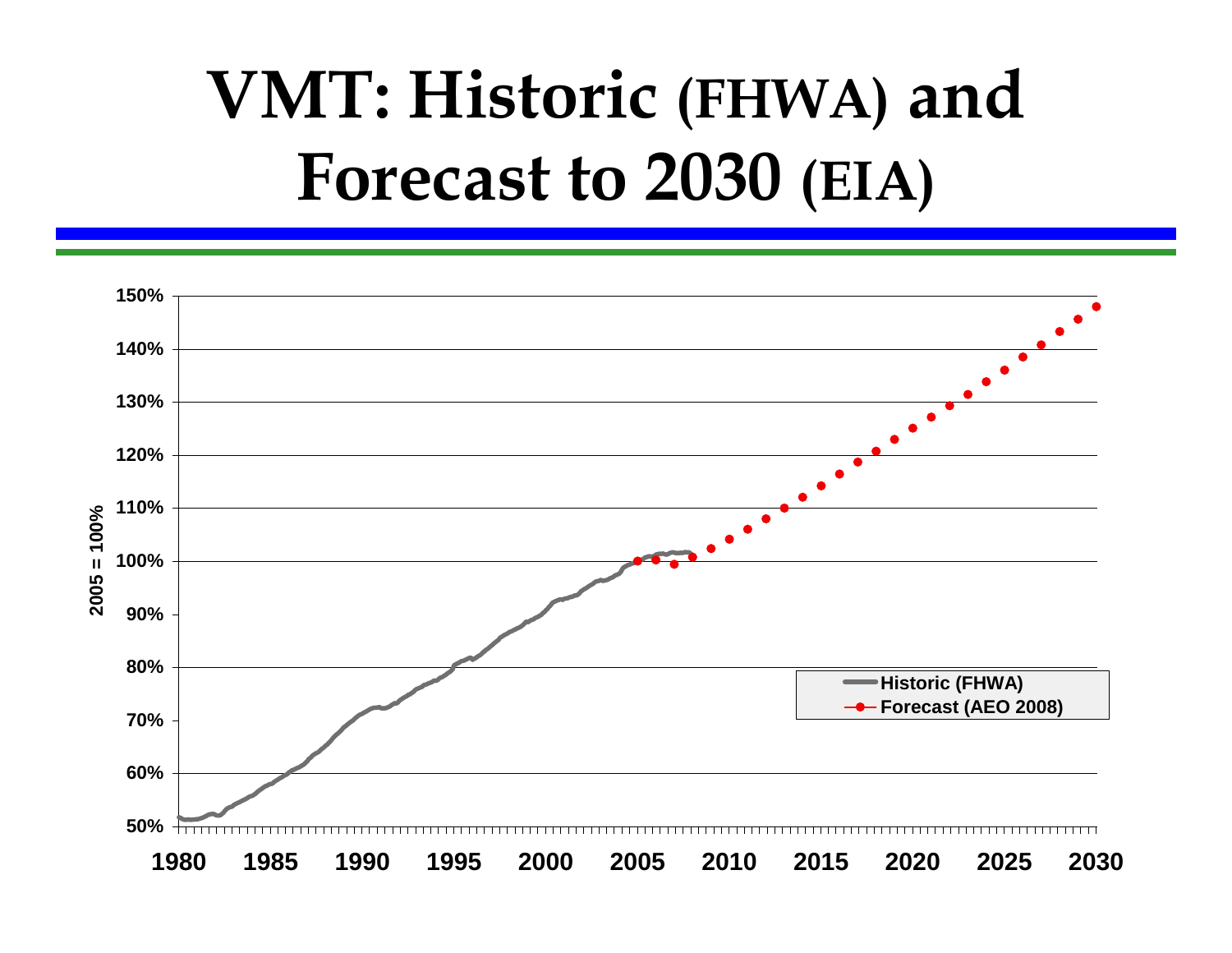## **Zoom in on VMT: 1995-2015**

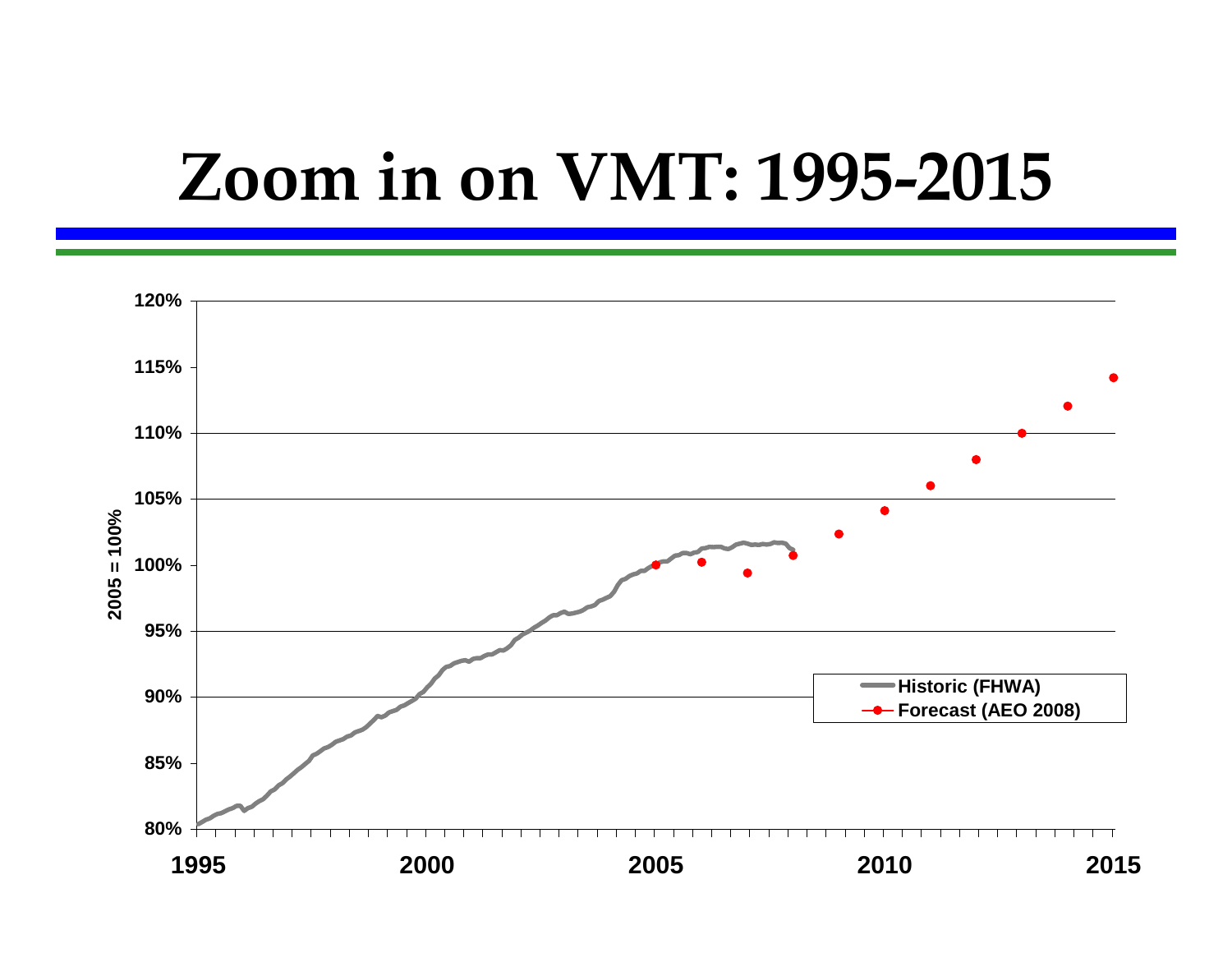## **VMT and Gasoline Prices: 1981 - 2007** Problem Solved??



CCAP 2008 based on EIA, FHWA, BLS, EPA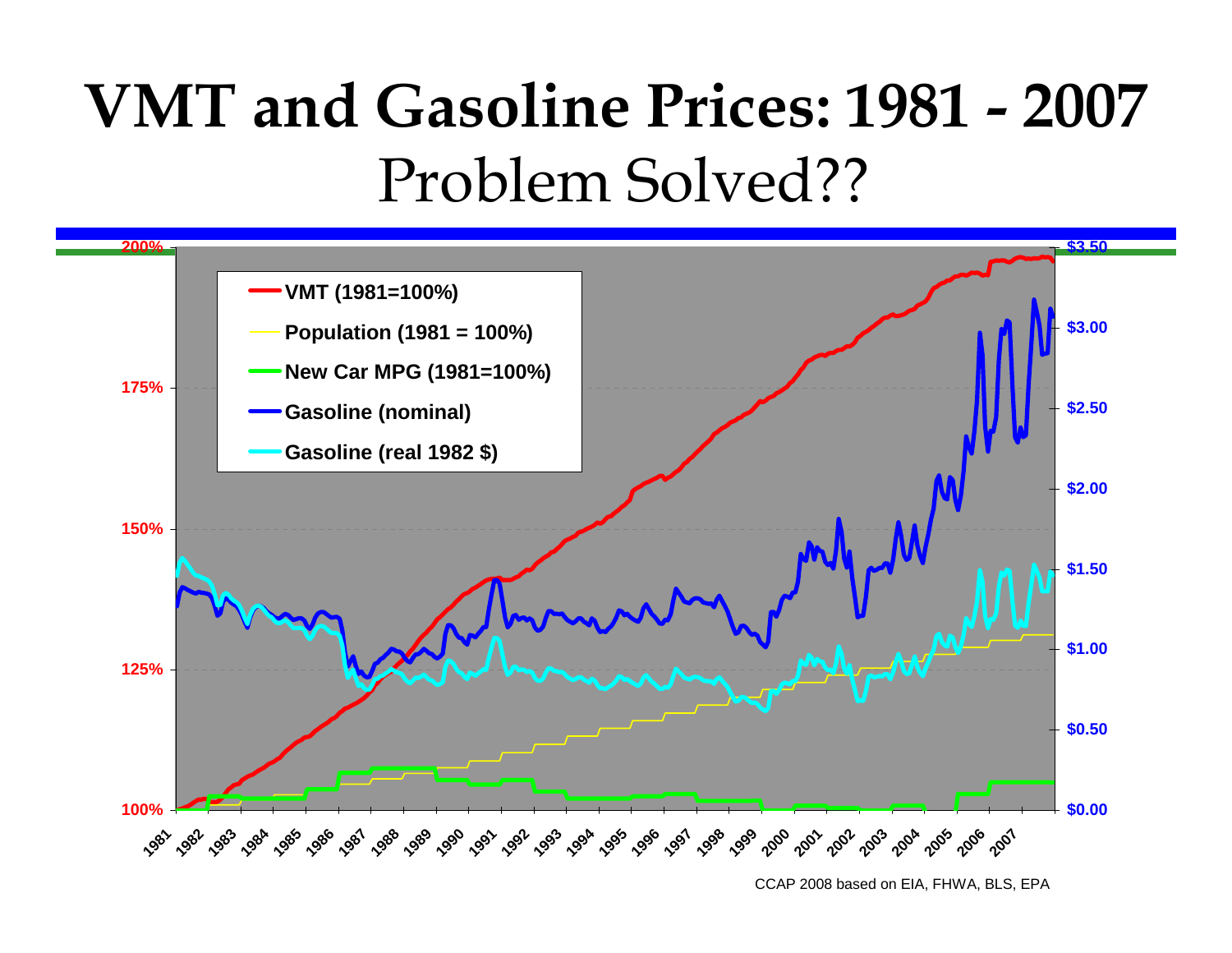Flattening VMT as a Policy Opportunity

- $\bullet$ Combination of price and demographics
- $\bullet$ Permanent behavior shift unlikely
- $\bullet$  Transit ridership up, but providers can't afford to keep up with growing demand
	- » Economic hardship exacerbated for folks in places with limited travel choices
- $\bullet$ Climate protection requires major cuts
- $\bullet$  Need federal, state, regional & local policies to increase choices and hold down VMT

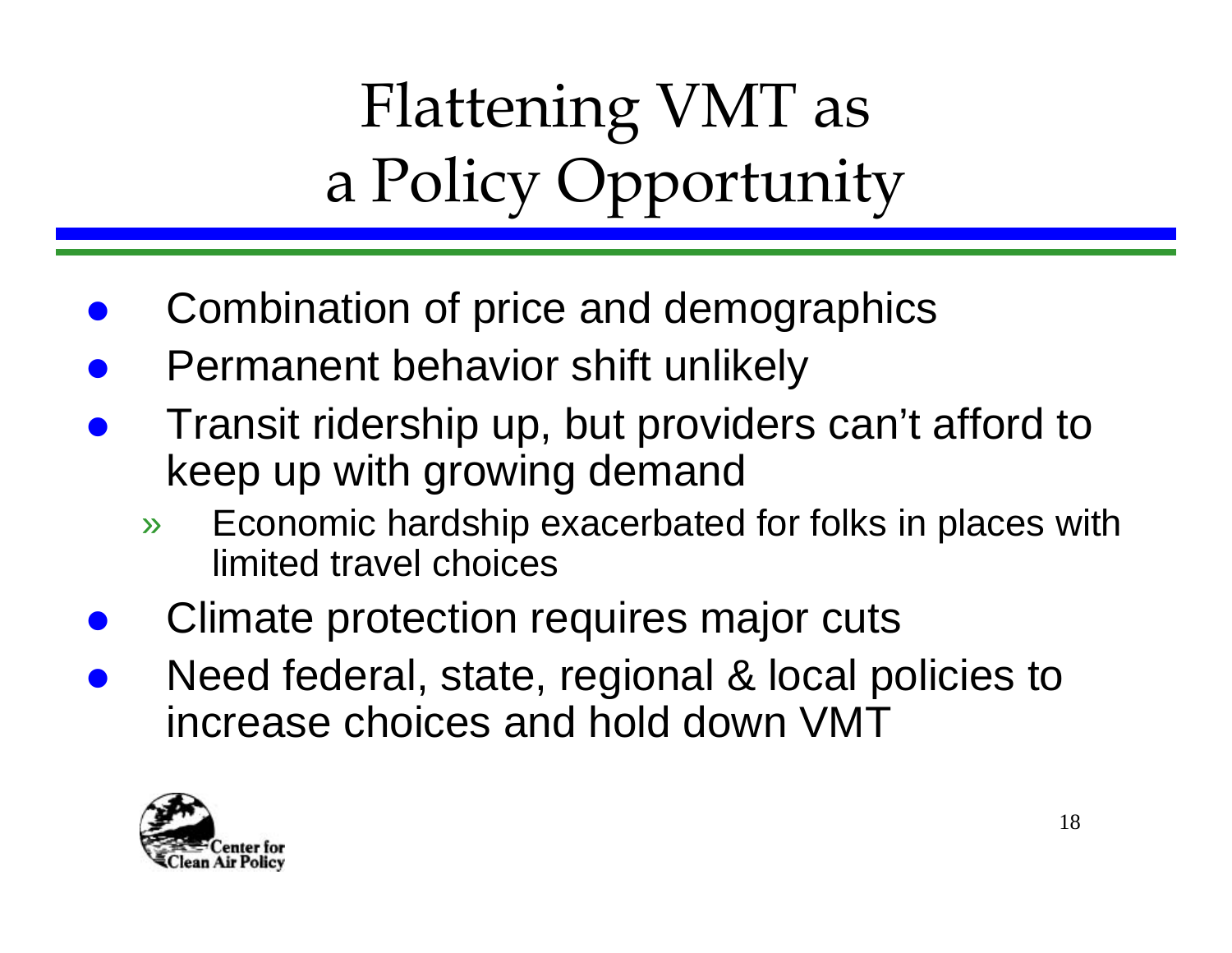## What's the State of the Data?

- $\bullet$  We lack robust methodologies for converting traffic counts into VMT data by vehicle type
- $\bullet$  Traffic counters not necessarily placed in strategic locations or based on statistical requirements
- $\bullet$  Key travel surveys have been defunded or terminated in recent years
- $\bullet$  We lack data on state, regional and local fuel consumption
	- » We track wholesale sales. State tax depts have retail sales data…
- $\bullet$  We lack robust measurement of on-road vehicle fuel economy (real world vs. label)

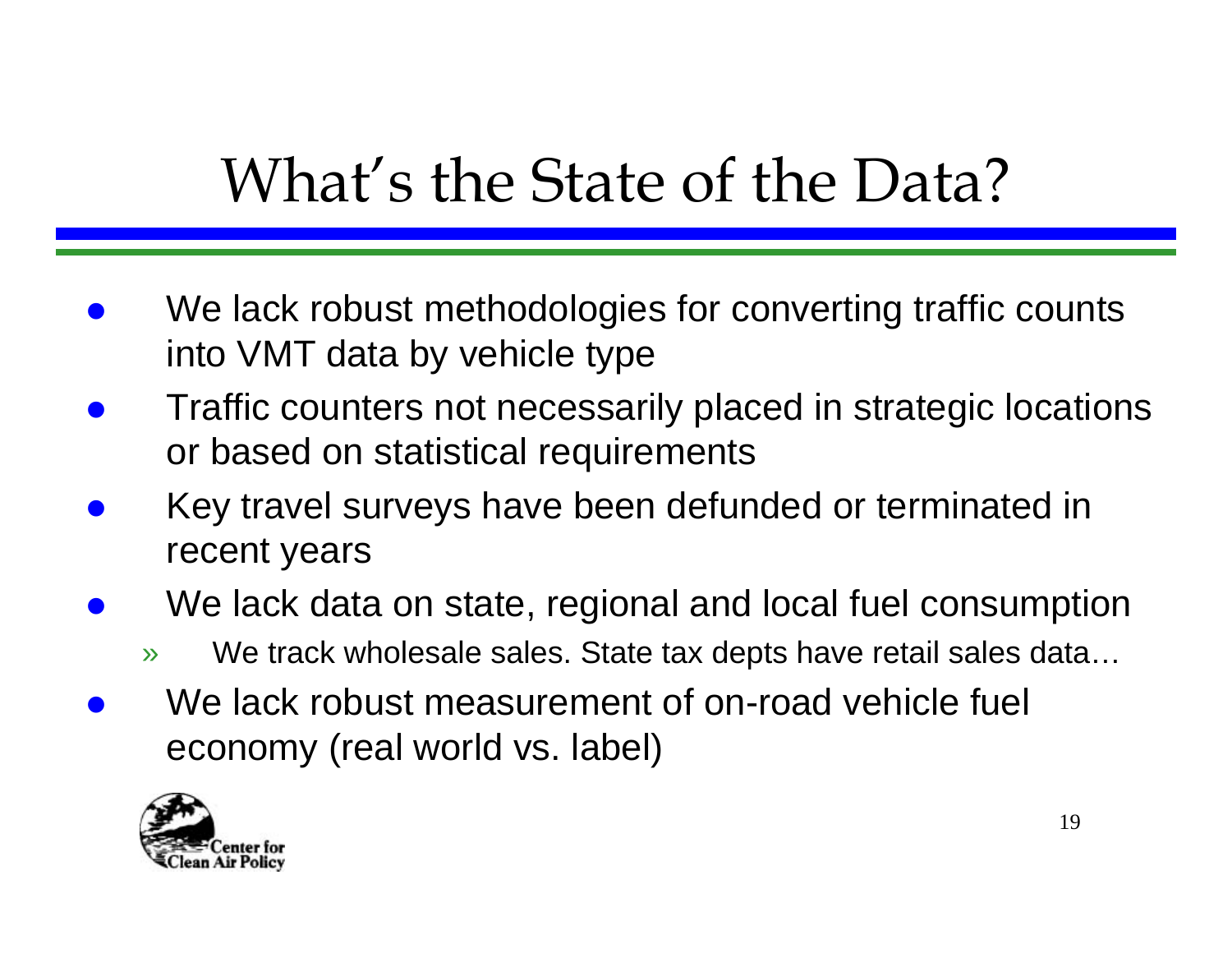## CCAP Travel Data Webinars –Initial Recommendations

- $\bullet$  Restore or improve surveys that are gone or scaled back (HPMS, NHTS, VIUS)
- $\bullet$  Design a new national panel survey on vehicle use and vehicles in use
- $\bullet$  TRB should conduct a study on what it would take and cost to improve travel data to quality levels achieved in other OECD countries
- $\bullet$  GAO should study the shortcomings on travel data for GHG emissions planning and policy, with recommendations
- $\bullet$  \$50 million per year would go a long way
	- » Less than 0.1% of \$60 billion/year in surface transp funding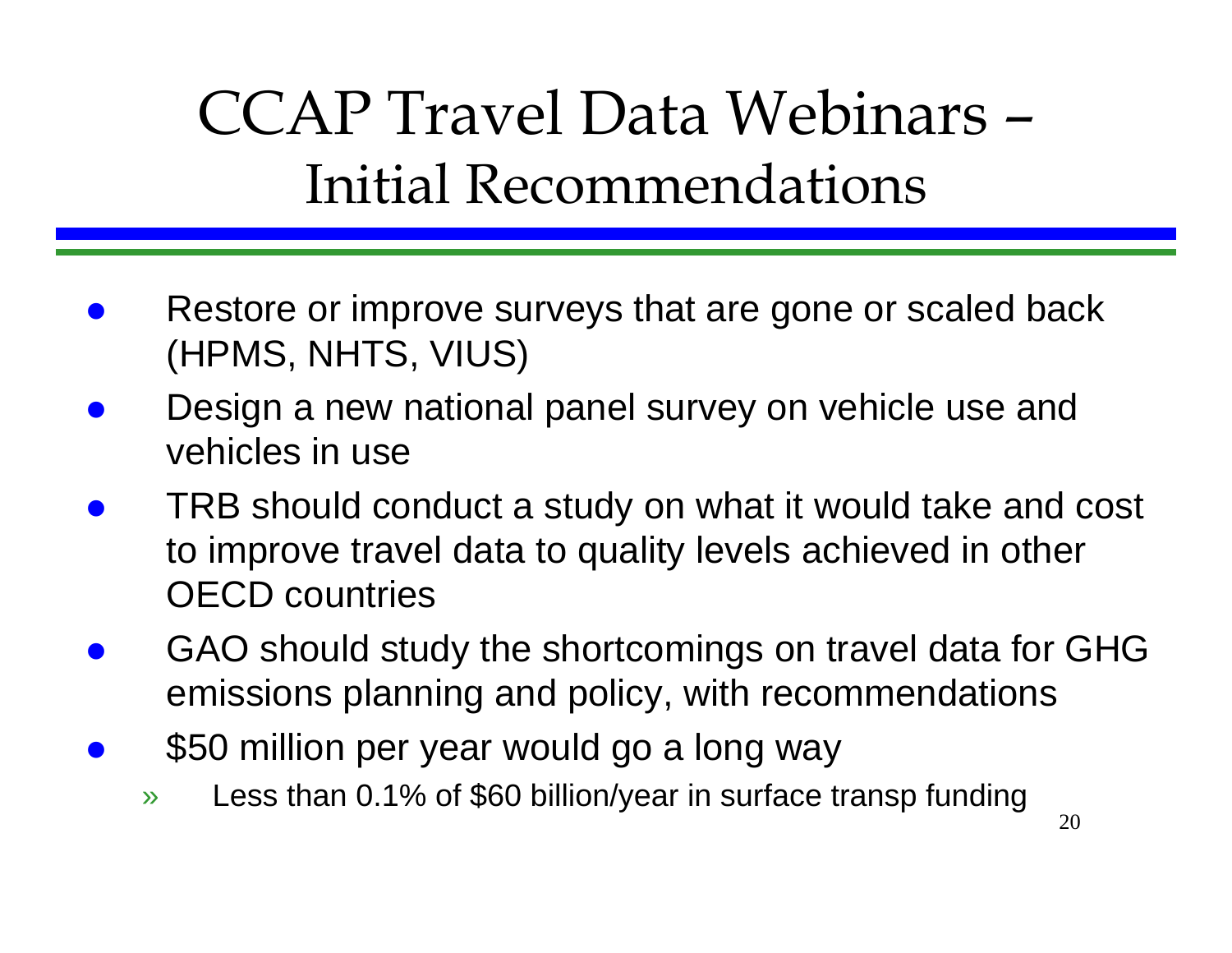CCAP Strawman Proposal: Climate Incentive Program for VMT/GHG Reduction

- $\bullet$ **States & MPOs must set VMT/GHG goals**
- $\bullet$  Launch bottom-up **discovery process** to determine appropriate goals for each location
- $\bullet$  Use **cap & trade revenues** to
	- » Fund goal development and implementation
	- » Improve: travel data, models, planning
- $\bullet$  **A funded obligation** (not an unfunded mandate!)
	- » New responsibilities require new resources
- $\bullet$ Set the stage for climate-friendly transp bill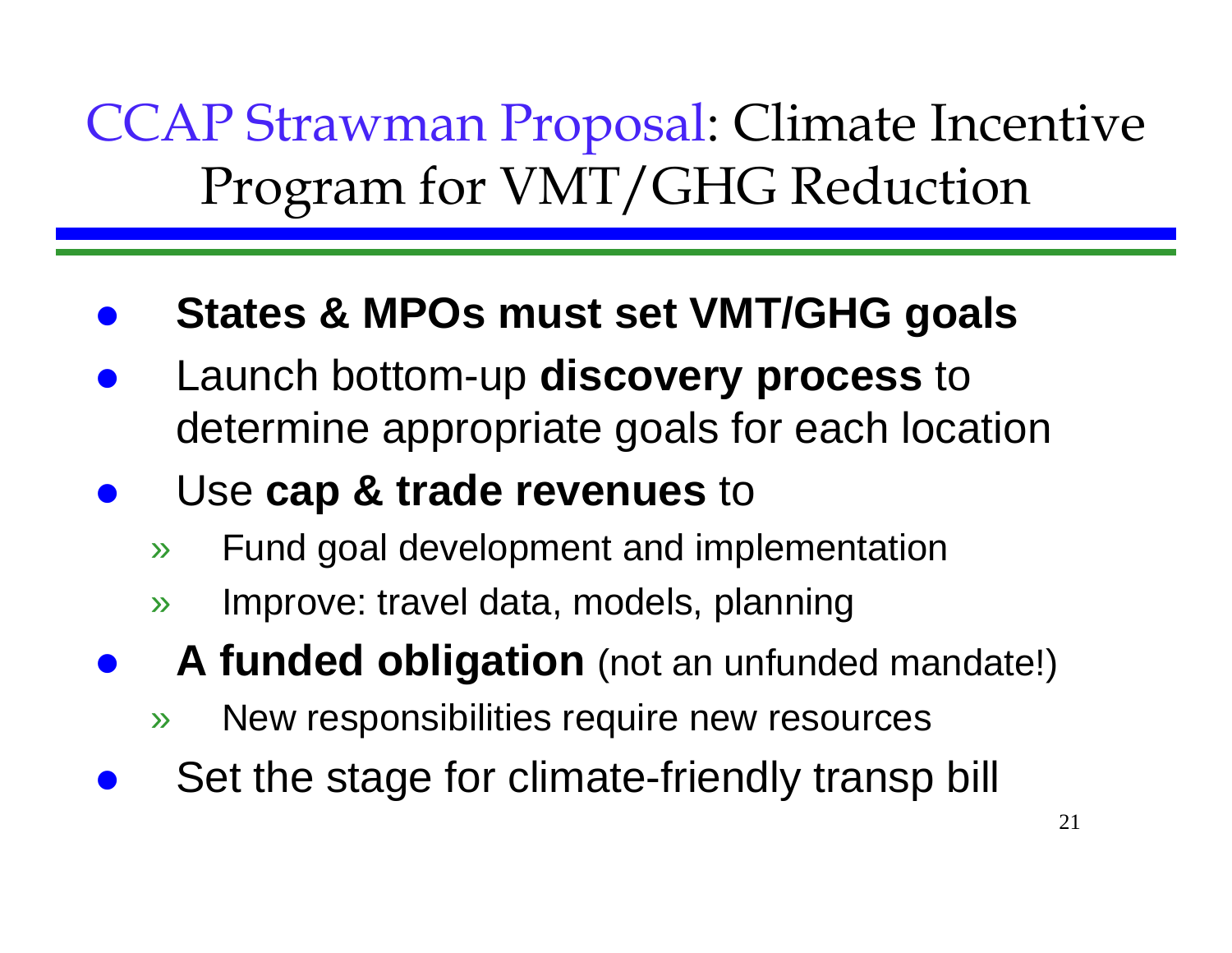#### **Green-TEA A Legacy for the Planet?**

- $\bullet$  Business as usual policy will increase VMT
	- » Funding formulas *reward* VMT, fuel use, lane miles
- $\bullet$  **Will the next transportation bill make the climate problem better or worse?**
- $\bullet$ **Tie funding to GHG performance**
- $\bullet$  Major **funding for data improvement**, **planning**, model improvement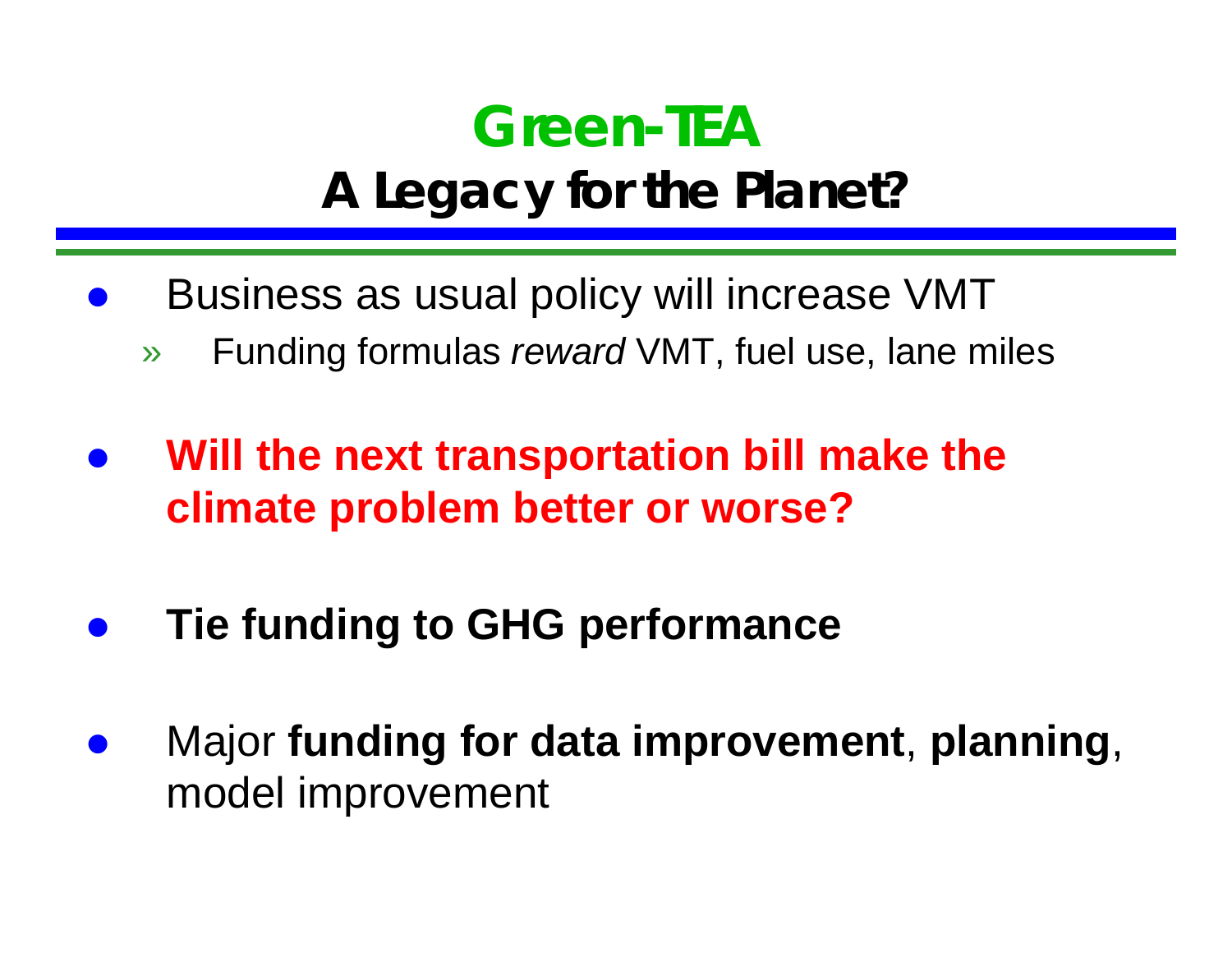## Negative \$/ton: Sacramento 2050 Blueprint vs. Business as Usual (CCAP)

#### **Infrastructure Costs (savings)**

Major transportation capital **COV COVERTS - \$1.9 billion** Other infrastructure (water, utilities, etc.) **- \$ 7.5 billion**

#### **Annual Costs (savings) in 2050**

Private fuel costs **- \$ 655 million** Transit operating costs **\$ 121 million**

#### **Cumulative CO2 Savings 7.2 MMTCO2 (14%)**

|                                                | <b>Net Present Valu</b> |
|------------------------------------------------|-------------------------|
| Just Transportation Costs   - \$   500 million |                         |
| With Infrastructure savings                    | - \$1,400 million       |

- 
- 
- **\$ 9.4 billion**
- 
- **\$ 534 million/year**
- <u>Ret Cost per ton CO2</u> **Just Transportation Costs** - \$ 500 million **- \$ 70/ton**
	- With Infrastructure savings \$1,400 million  **\$200/ton**

Excludes savings from building energy use, mitigation land purchases (\$8.3 billion), and reduced congestion.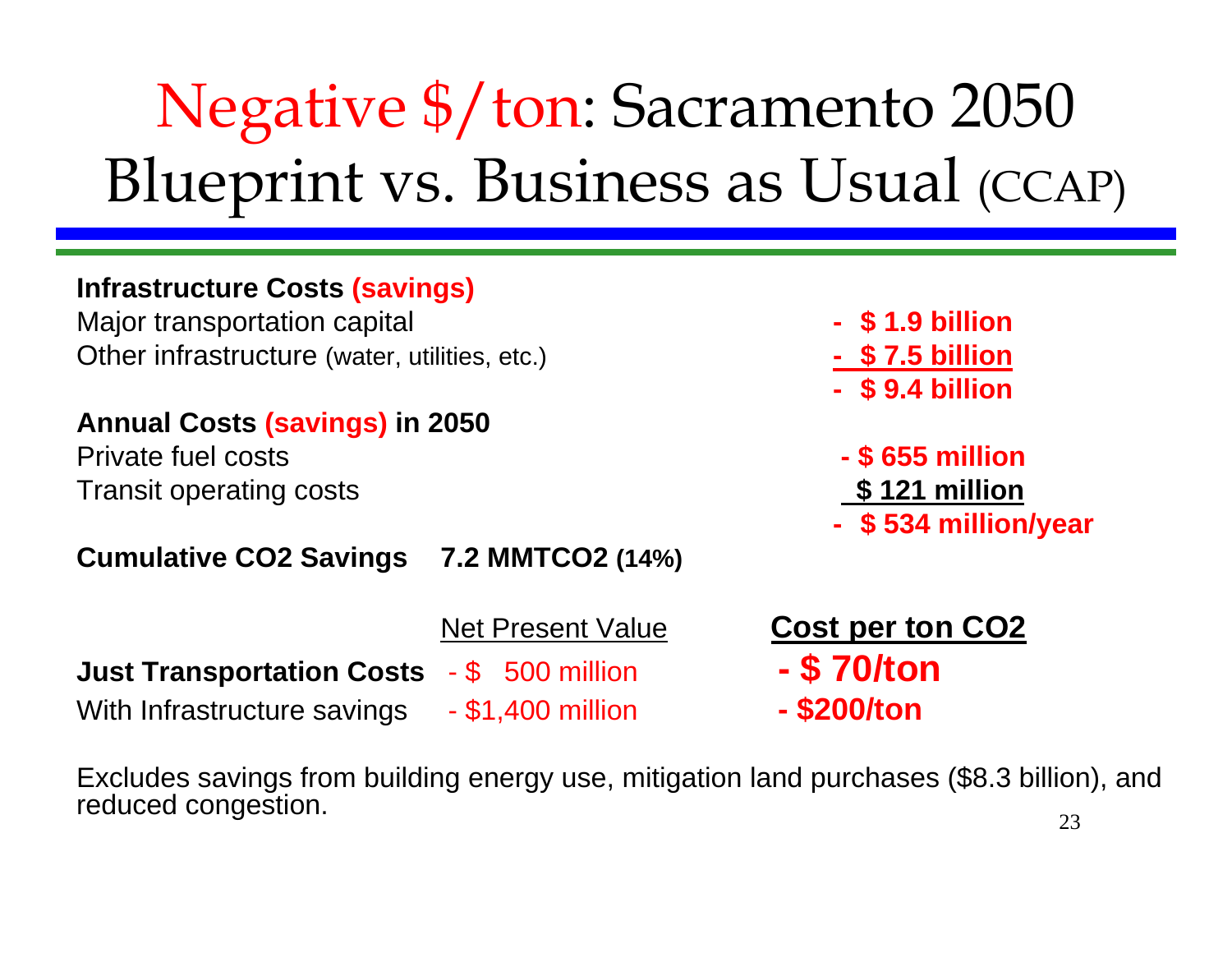The Story of Alice & Benny…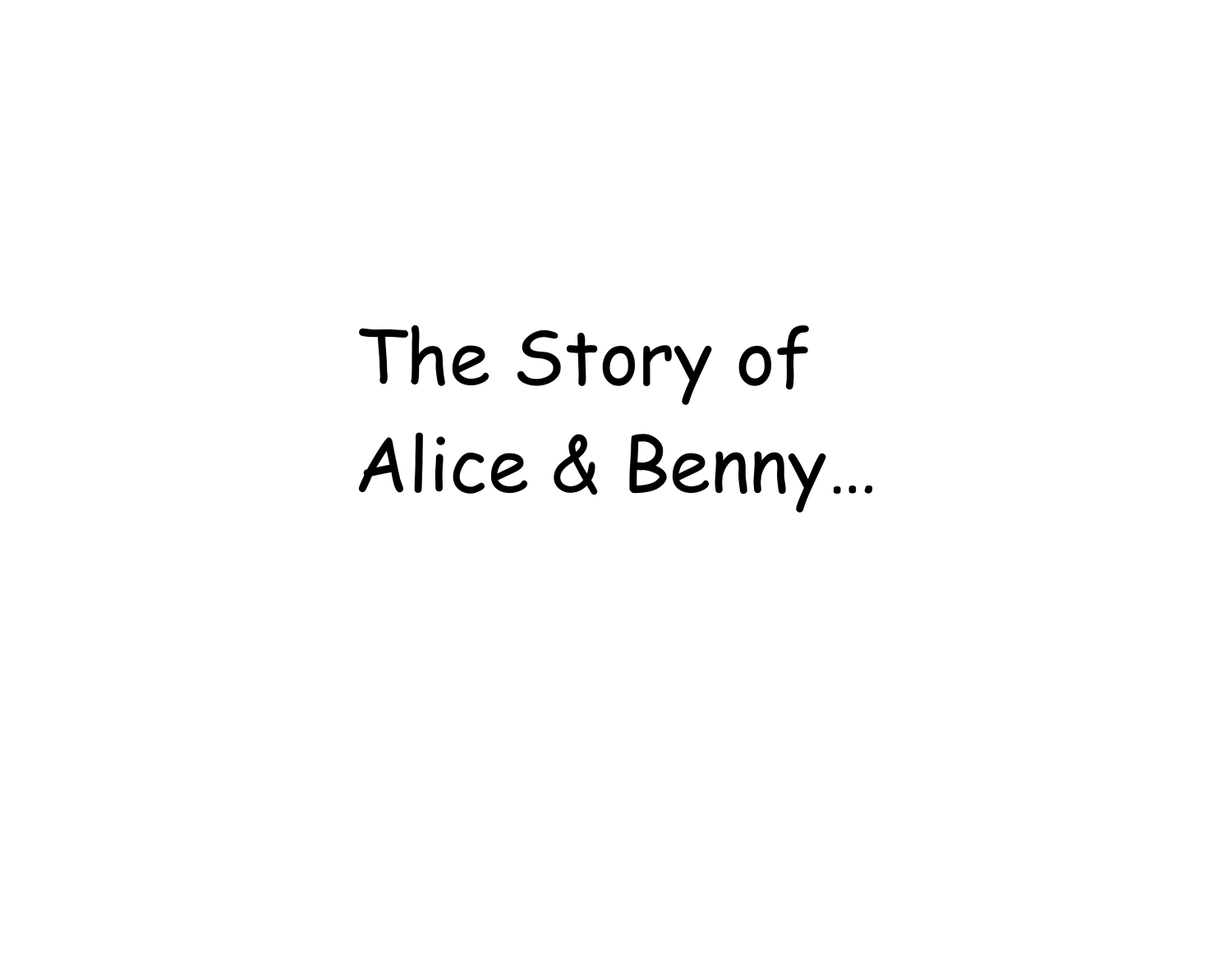



#### Source: Larry Frank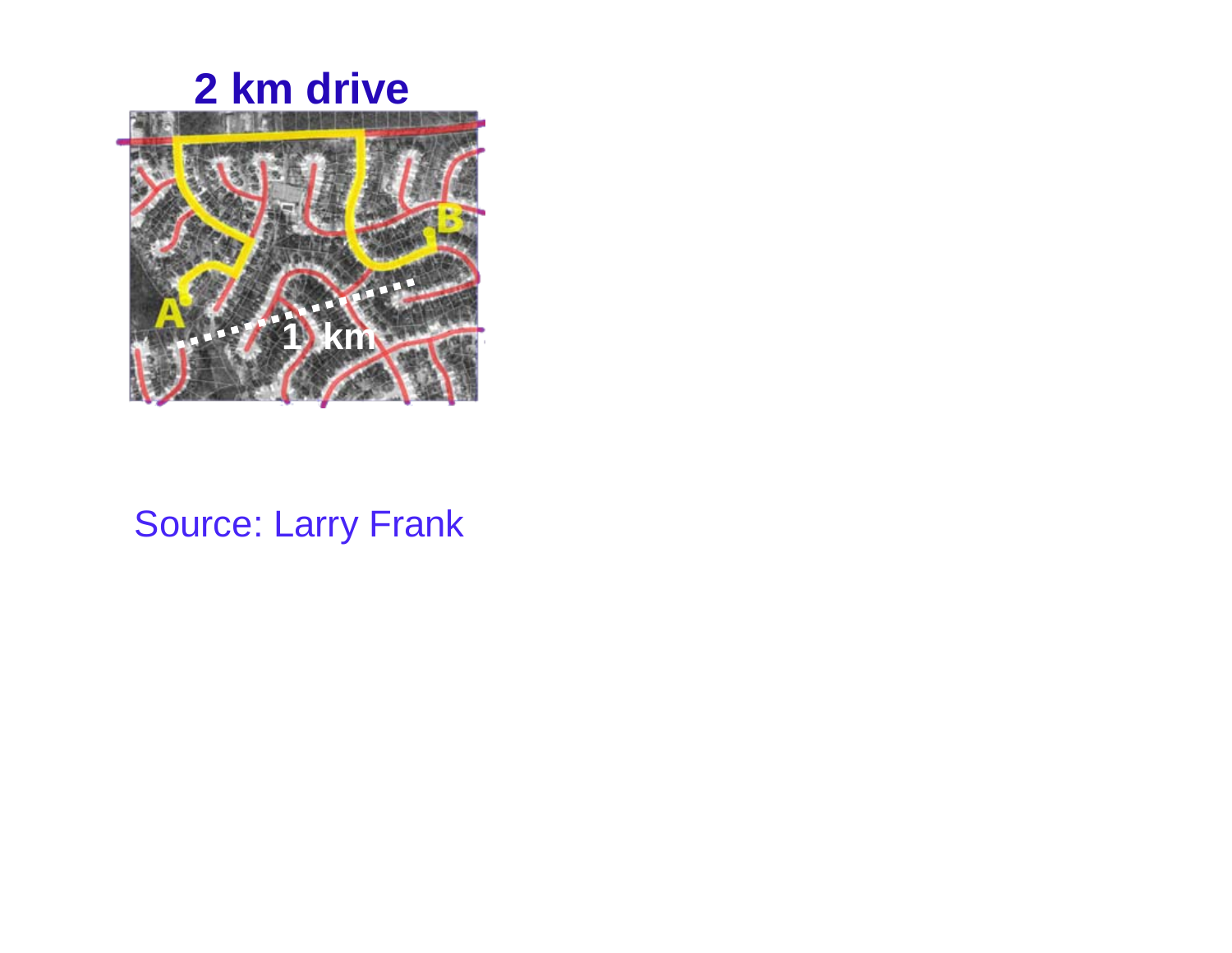



+

 $=$ 

**Sidewalks…**

**…are as sexy as hybrids!**